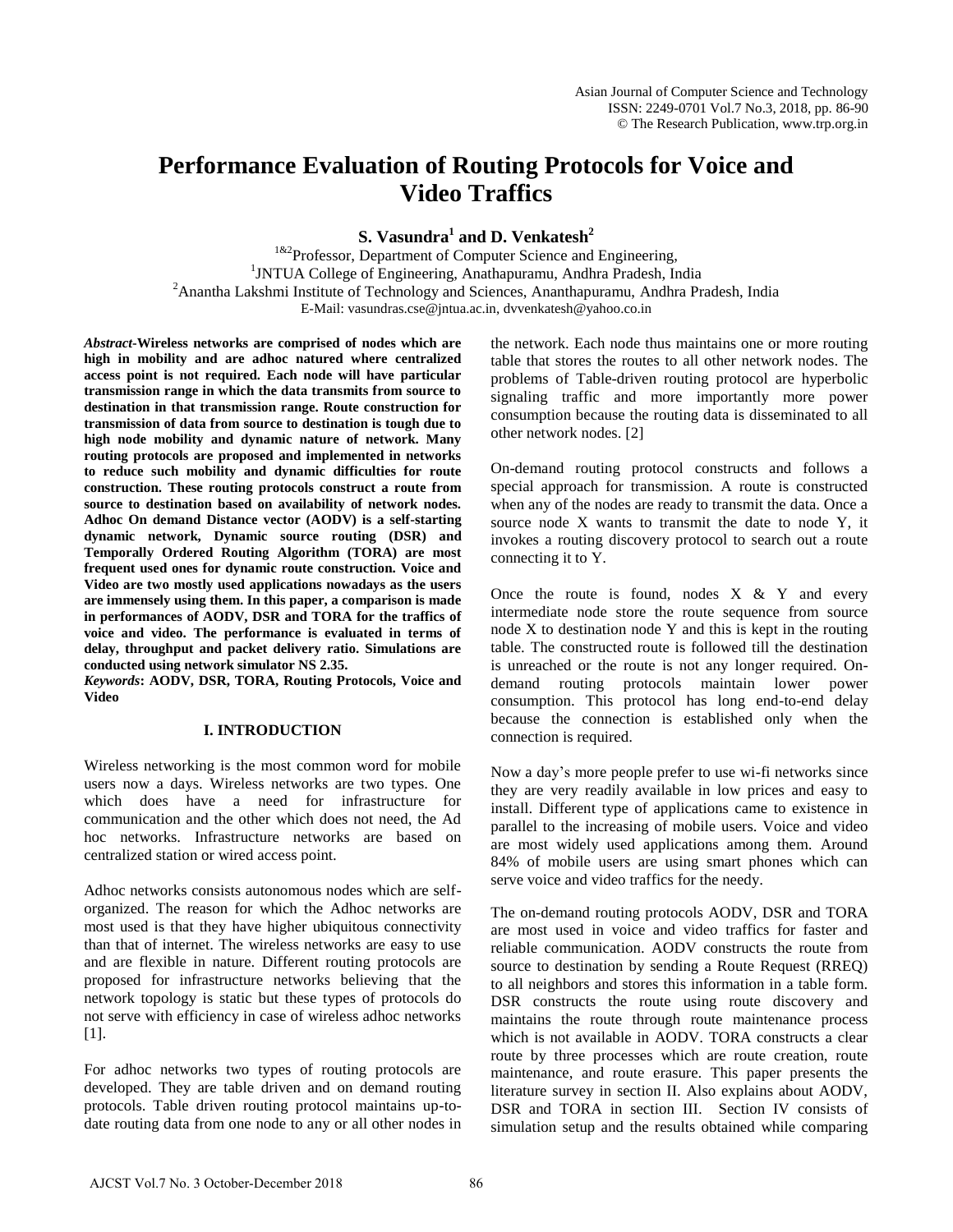the three protocols and finally Section V has a brief conclusion.

## **II. LITERATURE SURVEY**

Several authors analyzed routing protocols and their performances in MANETs with different traffics. Naresh kumar [3] et al has presented the different aspects of routing protocols behavior. Pooja Sharma [4] et al. evaluated video streaming applications performance in vehicular adhoc networks. Rathy R.K[5] et al. compared AODV and DSR performances using group mobility model in random way point. AODV is superior to DSR in high quality and delay. Harminder S.B. [6] et al evaluated AODV and DSR routing protocol performance. This evaluation shows that the DSR performed well for TCP traffic when bandwidth is in limited condition. Elizabethm.

Royer [7] has stated different current routing protocols that are mostly used where TORA is considered one of the best routing protocol in on-demand routing protocols. P. Chenna Reddy [8] evaluated the sequential performances of AODV, DSR and TORA and concluded that in short lived nodes connectivity TORA performs better than the remaining two protocols in throughput. Rohini Sharma [9] evaluated the performances of the three protocols while searching for better energy optimization for adhoc networks and concluded that packet dropping rate that means the packet loss is very low in TORA compared to AODV and DSR which makes it suitable for better communication. Anuj K. Gupta.

[10] Evaluated AODV, DSR and TORA and concluded that when the nodes have higher mobility and shorter life time then TORA performs much better than AODV and DSR. The network throughput is comparatively better in TORA.

In this paper, the three routing protocols AODV, DSR and TORA performances are evaluated for the traffic sources voice and video. The performances evaluated are in terms of throughput, delay and packet delivery ratio. The work is aimed to find the behavior of AODV, DSR and TORA for when voice and video data are transmitted.

## **III. DESCRIPTION OF ROUTING PROTOCOLS**

## *A. AODV*

In AODV, a route is made available only after requested by a network link and data about this route will be stored in all intermediate node's tables. The procedure of route establishment is as following. Let us assume that a node X needs to line up a connection with destination node Y. The source node X initiates a path discovery method in an endeavor to determine a route to destination node Y. Here to find the route a Route Request (RREQ) packet is broadcasted by node X to its immediate neighbors. Each RREQ packet is known through a mix of the transmission node's informatics address and a broadcast ID. The latter is employed to spot totally different RREQ broadcasts by a similar node and is increased for every RREQ broadcast. Moreover, every RREQ packet has a sequence number that permits intermediate the nodes to reply to source requests solely.

Upon reception of associate RREQ packet by a node, the packet is sent to the immediate neighbors of the current node and this procedure continues till the RREQ finally gets to destination node Y or to a node which is recently linked a route to node Y. If any other copies of same RREQ packets are received by any node, they are discarded. Routing table records each and every node RREQ that has been forwarded to neighbors and the address of the neighbor node wherever the primary copy of the RREQ was received. This helps in constructing the reverse path, which is able to carry the response to the RREQ. AODV supports only the employment of symmetric links. A timer starts running once the route isn't used. If the timer moves out of the lifetime value, then the route entry is deleted [11].

## *B. DSR*

Dynamic Source Routing (DSR) Dynamic Source Routing (DSR) uses source node to find the route from source to destination. [12] In the order list of network nodes DSR uses each packet in its header to be routed carries. This means that the packet which is having the route is to be relayed. Thus, intermediate nodes need not maintain routing information because the contents of the packet itself are enough to send a packet in a route. This truth eliminates the requirement for the periodic route management and neighbor detection packets. The overhead in DSR is massive as every packet must contain the complete sequence of nodes with route composition.

DSR comprises route discovery and route maintenance processes. A supply node wishes to set up a link to a different node initiates the route discovery method by broadcasting a RREQ packet. The neighboring nodes receive the packet and successively forward it to their own neighbors. A RREQ message is forwarded by a node given that it's not nevertheless been seen by this node if the nodes address isn't a part of route. A route reply packet (RREP) is initiated by RREQ packet when it receives the RREQ packet by destination node which have a clear route to the destination. If RREQ message arrived at the destination or to associate intermediate node then that particular node is aware of a route to the destination and the replied packet contains the nodes sequence that represent the final route. This info is piggybacked on to the RREP message and consequently created offered at the sender node [13]. Performance Fvaluation of Routing Protocols for Voice and Video Traffics<br>
eif comployed to sport trathly different RRFQ broadcasts by<br>
Moreover, every RRFQ pracket has a sequence number that<br>
wherever, every RRFQ pracket h

DSR supports each even and asymmetric links. Thus, the RREP messages are often either carried over a similar path with original RREQ, or the destination node would possibly initiate its own route discovery method towards finding the source node. In this process, they send back the RREP message in its request that is sent. To limit the overhead of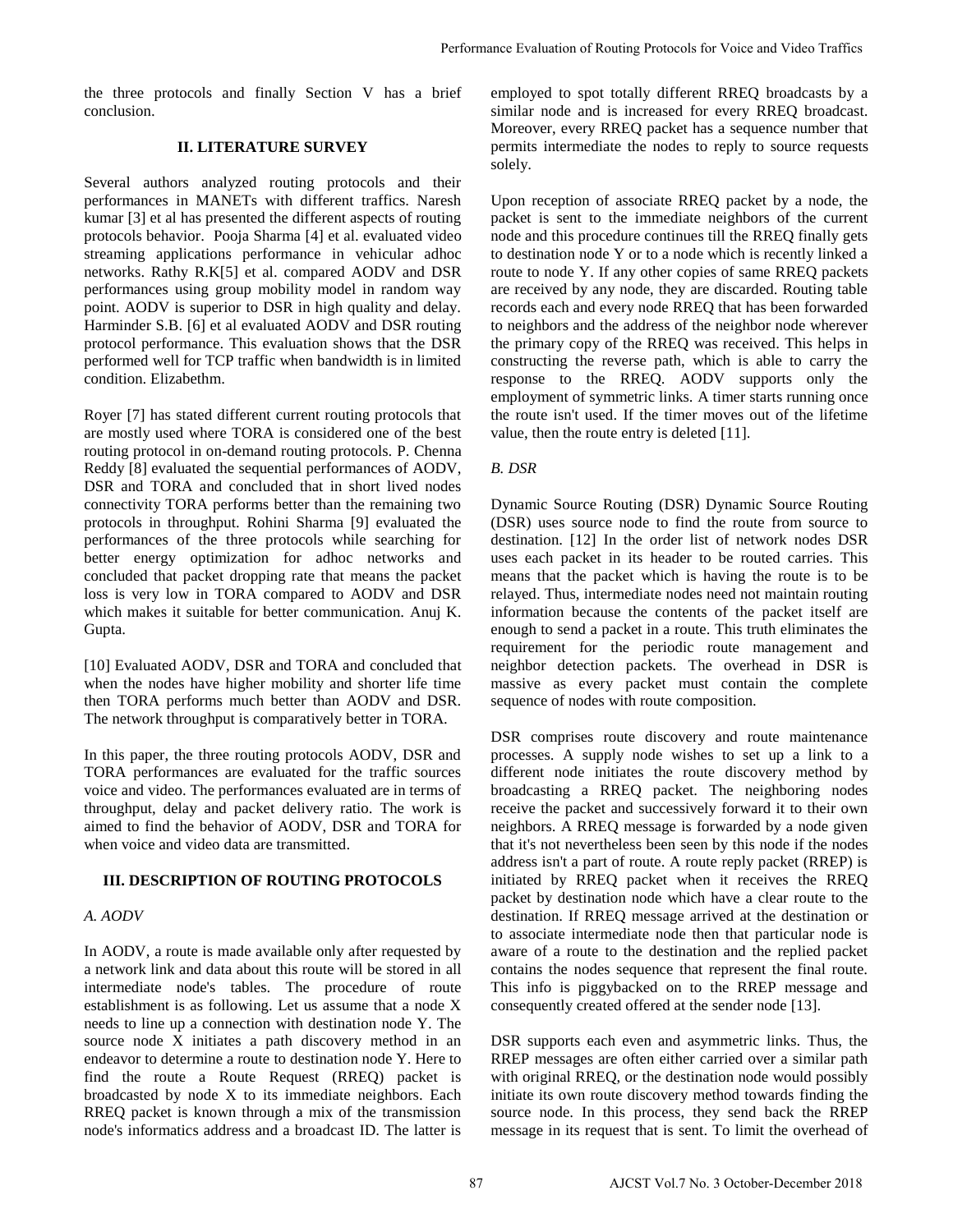those management messages, every node will have a cache will store routes that were either utilized by these nodes or overheard. Thus, a RREQ process could lead to variety of routes being hold on within the sender node's cache. The sender node initiates Route maintenance upon detection of an amendment in network topology that fore stalls its packet from reaching the destination node. In such situations, the source node will either decide to use various routes to the destination node or reinitiate route discovery. Storing within the table of different routes means route discovery are often avoided when alternative routes are available. DSR can be quicker than the other on-demand routing protocols. DSR does not create the use the transmission period or routing information because the route maintenance is initiated before.

# *C. TORA*

Temporally Ordered Routing Algorithm (TORA) TORA enables link only when required so it is a reactive routing algorithm. TORA is similar to that of Light Weight Mobile Routing (LMR). TORA basically follows link reversal as well as route repair procedures which are similar to LMR.TORA detects partitions which are no productive reversal links and stops them. The network topology in TORA is of Directed Graph that means the flow in it follows a direction. TORA mainly contains three operations which are a) Route Creation b) Route Maintenance and c) Route erasure. TORA has A Directional Acyclic Graph (DAG) Network which maintains its nodes in terms of heights. Each node in DAG network is assigned with height metric h. For example, the node i, is written as hi and node j is defined as hj. The link direction for these is denoted as hi > hj. The height in TORA is named as quintuple. This quintuple will be comprised of time, node ID, new reference level, reflection indicator, ordering parameters and next node ID. S. Vasundra and D. Venkatesh<br>
those management messages, every node will have a cache<br>
theil store, muuss that were civitor will root by these modes or<br>
well store unuss that were civitor will reach to wirely of<br>
with the

Route Creation initially makes destination node height to 0 and all the other nodes it makes to NULL which in terms means undefined. As soon as the setting of heights is done the source node sends a query (QRY) packet to all the nodes. This QRY packet will be having the destination ID. The nodes which have no-NULL values replies by sending reverse update (UPD) packet which contains height of them. After sending UPD the node itself changes its height to one more than previous height they had. The nodes with maximum height is placed at top of DAG and lower heights at the lower end. By taking heights, the graph is constructed which defines a route from source to destination. TORA works when having high node mobility in the network.

Sometimes the link might get damaged due to its high mobility so a need for route maintenance is needed. TORA maintains a set of nodes which have control messages where the node topology might change at the regular intervals or in a sudden change. If a node suddenly loses the link then the node makes a new reference and sends the new reference to all neighbor nodes. They revert the link topology change and maintain the continuation of new reference link. TORA has additional operation which is route erase. In this operation TORA sends clear (CLR) packets for the entire network and deletes the existing invalid routes.

## **IV. SIMULATION SETUP AND RESULTS**

Network simulator NS2.35 is used to conduct different simulations that are needed to compare the three routing protocols. In this simulation 50 random positioned nodes are taken. These random nodes will be continuously moving in high frequency within the range. From these 50 nodes 10 nodes are taken as source purpose and 10 nodes are taken as destination purpose. All the 10 source nodes are generating voice and video traffics. Voice traffic is generated by VoIP application and Video data is generated by VBR. The data rate for voice is 256kbps and for video is 512 kbps to 1mbps.

The packet size taken is 1000B. All nodes are starting their transmission at 0th sec. The time taken for simulation is 200 sec. This simulation aims at denoting the traffics of voice and video on the three routing protocols AODV, DSR and TORA and compares their performances. 1. Performance metrics since more number of parameters available to evaluate the performance, for the simulation purpose only three parameters which are important for voice and video traffics are considered. They are throughput, Packet delivery ratio and end to end delay.

# *A. Throughput*

Throughput in simple terms is stated as number of bits transmitted per sec.

# *B. Packet Delivery Ratio*

In particular time period, the number of packets received by the destination node to that of the number of packets send by source node is called as packet delivery ratio.

## *C. End-to-End Delay*

It is calculated on the average time taken for packet to reach from source node to destination node. Using the simulation which is setup routing protocols are taken and considerably the performances of them are compared. The three ondemanding protocols which are AODV, DSR and TORA performances are noted down. Each and every performance metric which is discussed in simulation setup is calculated for voice and video traffics.

In case of voice traffic source in Fig 1, at 0m/s AODV, DSR, TORA gives equal and maximum throughput. At later stages of simulations AODV and DSR gives less throughput than TORA.

With video traffic source in Fig. 2, at 0m/s DSR gives more throughput than AODV and TORA but as simulation time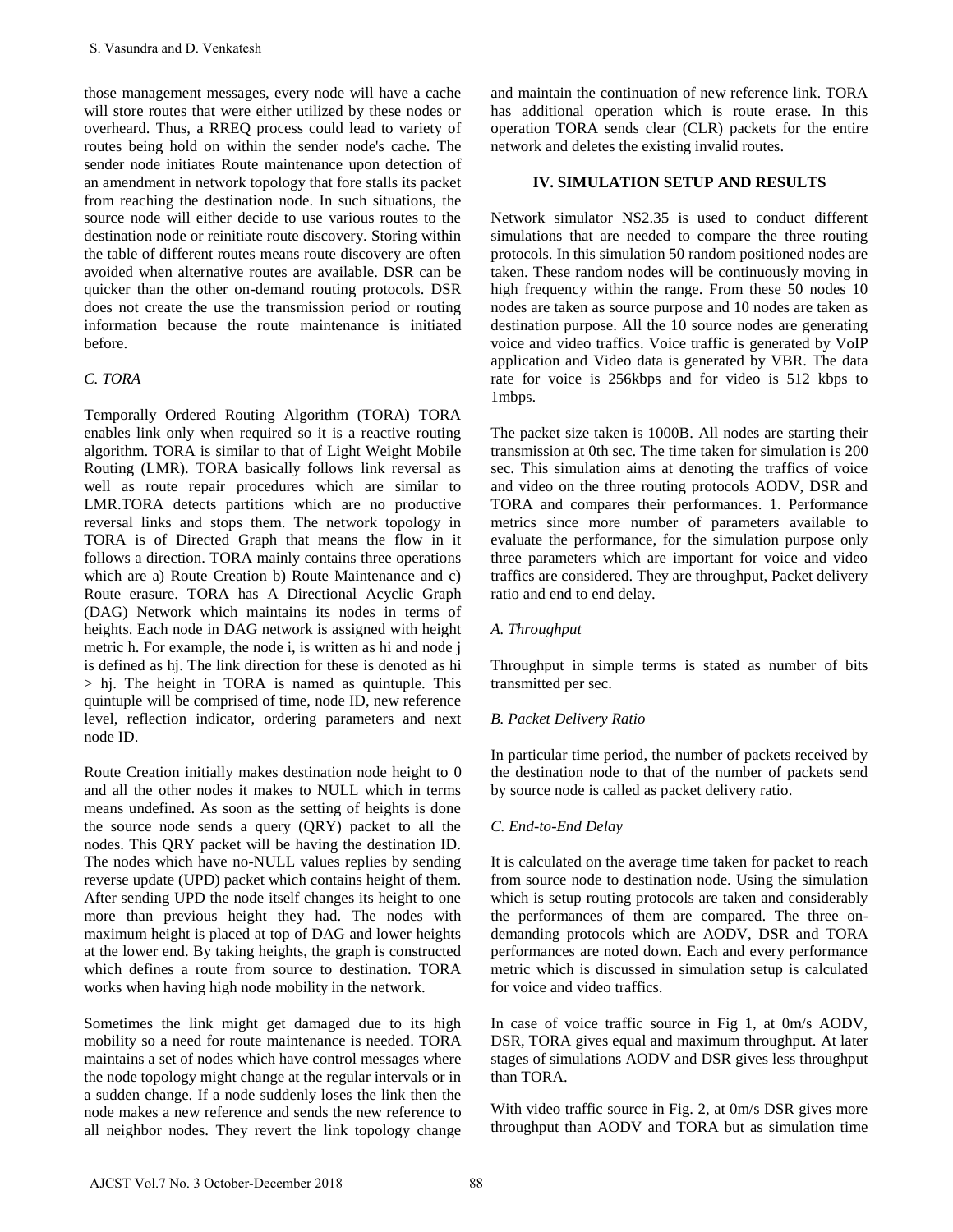increases throughput of DSR decreases. In the same way the throughput of AODV decreases than that of TORA. Thus, TORA is better than that of both AODV and DSR.



Fig. 1 Simulation time vs Throughput for voice



Fig. 2 Simulation time vs Throughput for video

With video traffic source in Fig. 2, at 0m/s DSR gives more throughput than AODV and TORA but as simulation time increases throughput of DSR decreases. In the same way the throughput of AODV decreases than that of TORA. Thus, TORA is better than that of both AODV and DSR.



Fig. 3 Time vs PDR for voice traffic

In case of voice traffic source at earlier stages of simulation DSR and AODV performs better than TORA. But as the

time increases DSR and AODV performs equally under full load condition but less than TORA as shown in fig 3.



Fig. 4 Time vs PDR for Video traffic

This shows that even in this metric also TORA outperforms both. With video, DSR and AODV gives more PDR than TORA at both low as well as late stages of simulations. At earlier stages TORA is comparable to AODV and DSR but the ratio decreases as the time increases as shown in fig 4.



Fig. 5 Delay vs time for voice

In case of voice, TORA is mostly constant and least delay at all the time.



Fig. 6 Delay vs time for video traffic

When delay of AODV and DSR is taken they considerably increases with time.